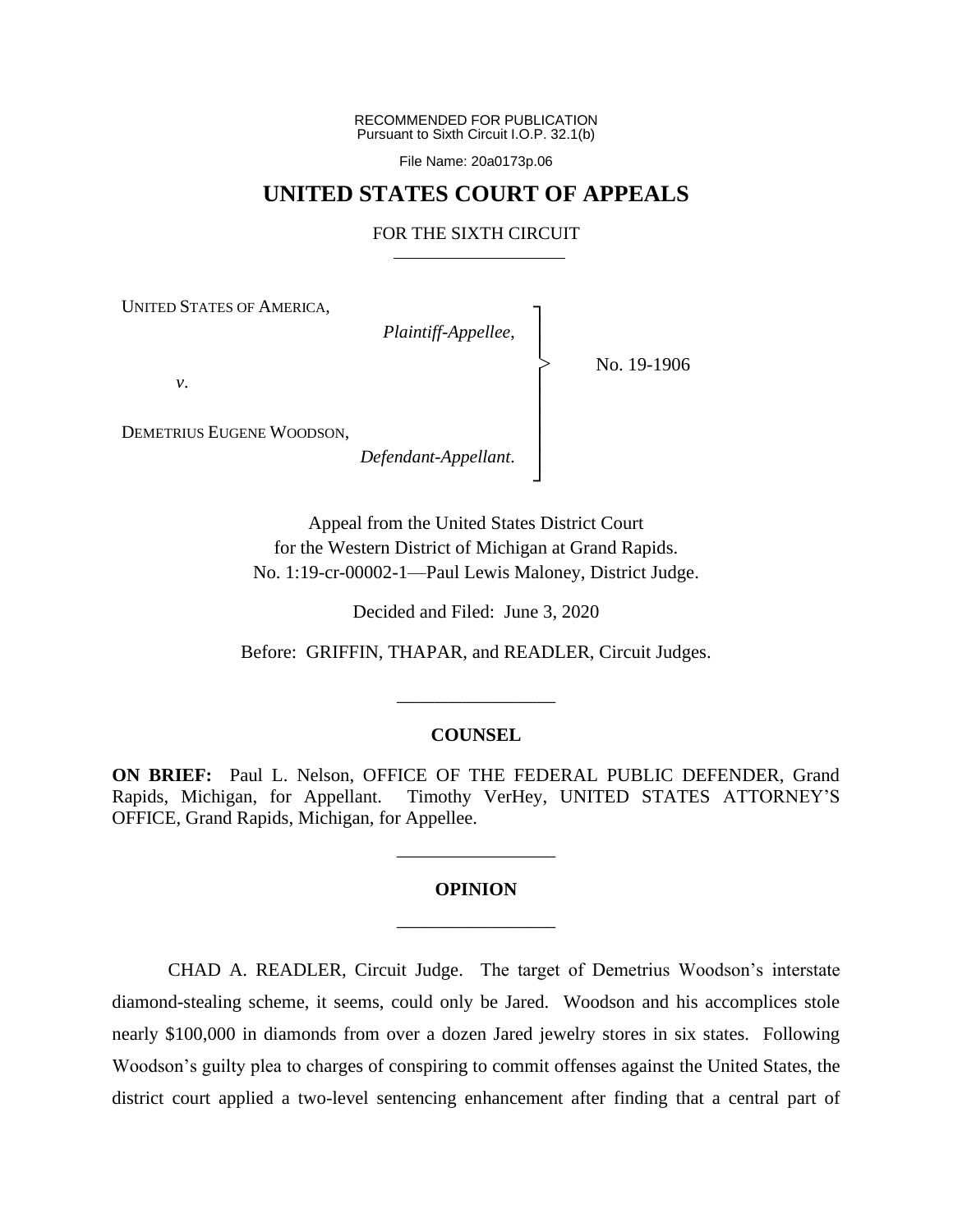Woodson's scheme was perpetual relocation to avoid law enforcement. *See* U.S.S.G. § 2B1.1(b)(10)(A). On appeal, Woodson argues that his practice of returning to his "home base" in Toledo means he never "relocated" the scheme, for Guidelines purposes. We reject his argument and **AFFIRM** the judgment of the district court.

## **BACKGROUND**

Over the course of four months, Woodson and his accomplices targeted fourteen Jared stores in Ohio, Indiana, Kentucky, Michigan, Illinois, and New Jersey. Their scheme was simple. The group would buy the same jewel clamps Jared stores used to display diamonds, placing relatively valueless cubic zirconia in them. Once inside a Jared store, Woodson would ask a clerk to see a diamond. An accomplice would then cause a disturbance, drawing the clerk's attention. With the clerk distracted, Woodson would replace the diamond with the cubic zirconia in the display case, leave the store with the diamond, and then fence the stolen item to a buyer in Toledo, Cleveland, or New York. All told, the group succeeded in stealing roughly \$90,000 worth of diamonds.

The scheme finally came to an end when Woodson and his accomplices targeted multiple Jared stores in the Grand Rapids area on the same day. Diverting from their typical routine, Woodson and his accomplices instead pried open a Jared display case and stole four rings worth more than \$7,000. A store clerk called 911. Officers broadcast descriptions of the men to law enforcement and jewelry stores. Later that day, Woodson was identified leaving another Jared store in a vehicle. When police stopped the vehicle, they found Woodson and his accomplices along with several pieces of diamond jewelry.

Woodson was indicted for conspiracy to commit offenses against the United States, in violation of 18 U.S.C. §§ 371, 2314, and 2315. The district court calculated Woodson's Guidelines range to be 21 to 27 months. Influential in that determination was the conclusion that Woodson "relocated, or participated in relocating, a fraudulent scheme to another jurisdiction to evade law enforcement or regulatory officials." U.S.S.G. § 2B1.1(b)(10)(A). Woodson objected to the enhancement. Characterizing his Toledo residence as the scheme's "home base," he argued that the scheme had never "relocated" from Toledo. To buttress the point, he noted that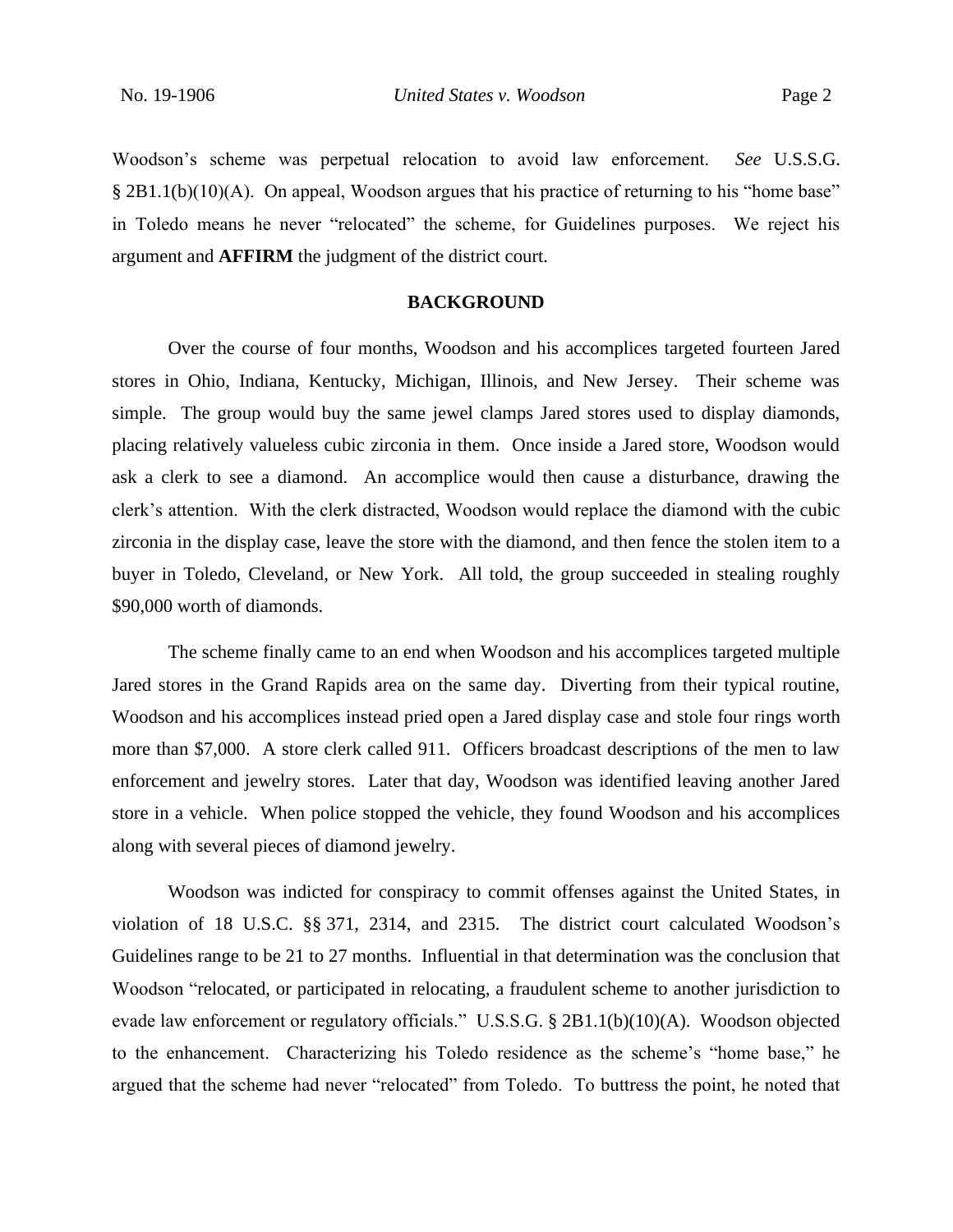the conspiracy included thefts in Ohio, and that some stolen diamonds were sold to buyers in Toledo. The district court disagreed. Relying on our decision in *United States v. Hessa*, 464 F. App'x 473 (6th Cir. 2012), the court found that Woodson had purposely targeted stores near the Ohio, Indiana, and Michigan state lines and in other more distant jurisdictions to impede communication between law enforcement, triggering the relocation enhancement. It then sentenced Woodson to 24 months' imprisonment. Woodson appealed.

### **ANALYSIS**

In challenging his two-level relocation enhancement, Woodson makes a procedural reasonableness challenge to the computation of the Guidelines range. *United States v. Rayyan*, 885 F.3d 436, 440 (6th Cir. 2018). When a district court improperly calculates the Guidelines range, the ensuing sentence is procedurally unreasonable. *United States v. Bradley*, 897 F.3d 779, 784 (6th Cir. 2018) (citing *Gall v. United States*, 552 U.S. 38, 51 (2007)). Woodson's challenge to the interpretation of the Guidelines raises a legal question we review de novo. *United States v. Susany*, 893 F.3d 364, 367 (6th Cir. 2018).

We begin, as always, with the text of the Guideline. *See United States v. Havis*, 927 F.3d 382, 387 (6th Cir. 2019) (en banc) (per curiam) (holding that the "[t]he text of [a Guideline] controls" interpretation of its scope). The Guideline provides for a two-level increase if the defendant "relocated, or participated in relocating, a fraudulent scheme to another jurisdiction to evade law enforcement or regulatory officials." U.S.S.G. § 2B1.1(b)(10)(A). A straightforward reading of the text reveals four essential requirements: (1) relocation or participation in relocation, (2) of a fraudulent scheme, (3) to another jurisdiction, (4) to evade law enforcement or regulatory officials.

Woodson challenges the district court's interpretation of the first two requirements. Relying principally on two out-of-circuit opinions, Woodson argues that the relocation enhancement does not apply when conspirators further their criminal scheme in part from a fixed location, or "home base." *United States v. Hines-Flagg*, 789 F.3d 751, 755–56 (7th Cir. 2015) (declining to apply the relocation enhancement where the defendants operated a criminal scheme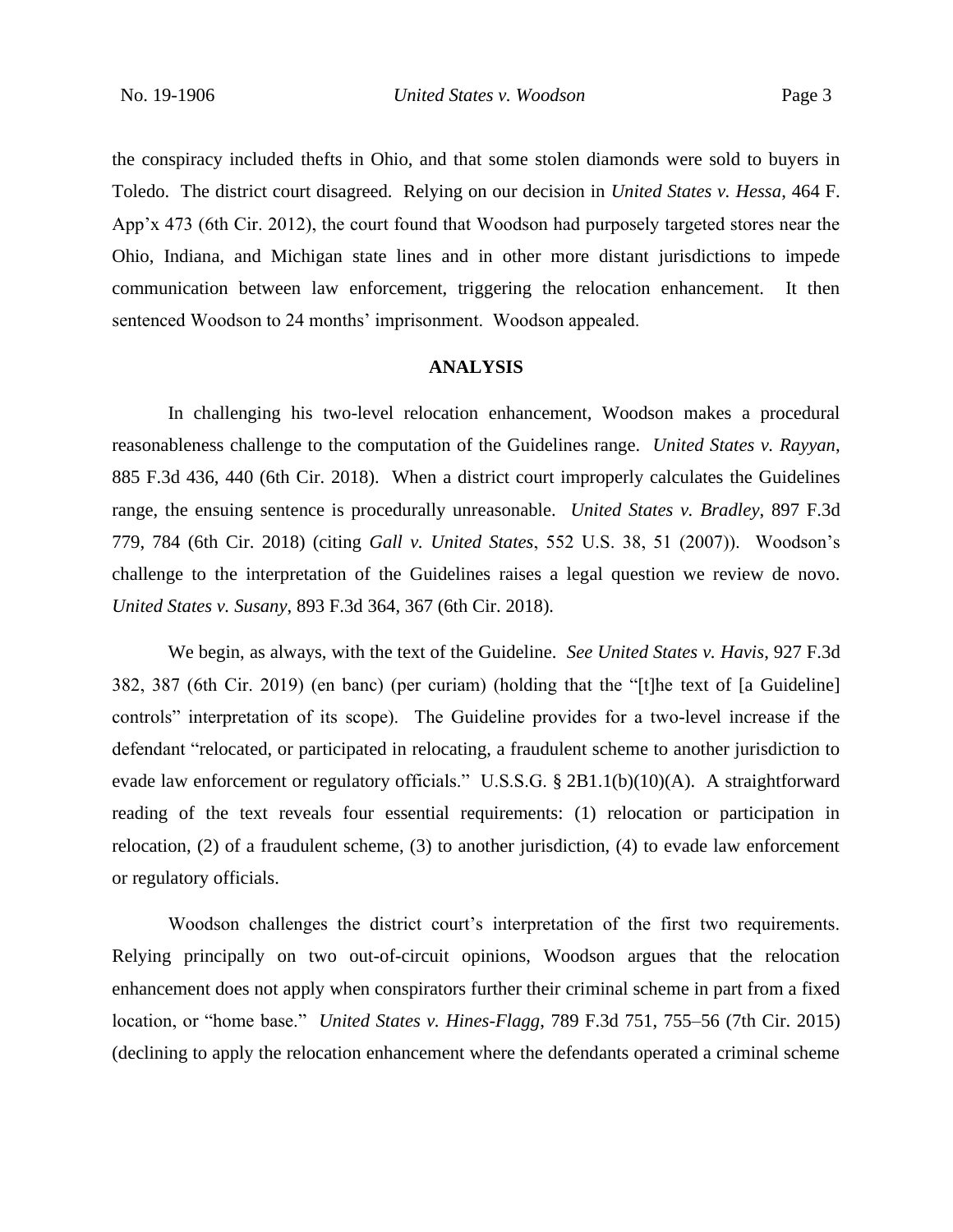in part from a "home base"); *United States v. Morris*, 153 F. App'x 556, 557–58 (11th Cir. 2005) (per curiam) (same).

At the outset, we note that, as we explained in *United States v. Thornton*, a "relocation" can occur even when a criminal enterprise's physical headquarters (here, Toledo) has not changed. *See* 718 F. App'x 399, 403–05 (6th Cir. 2018). Thornton participated in a check fraud scheme that briefly targeted banks in one city before moving on to another, to avoid detection. *Id.* at 400. Recognizing the key role of relocation to Thornton's scheme, the district court imposed the § 2B1.1(b)(10)(A) enhancement. Thornton objected. Relying on the same out-ofcircuit cases on which Woodson now relies, Thornton argued that  $\S 2B1.1(b)(10)(A)$  in essence requires a change in the conspirators' permanent residences. *See id.* at 404 (citing *Hines-Flagg*, 789 F.3d at 755; *Morris*, 153 F. App'x at 557–58). And because Thornton and his coconspirators each lived in and returned to Atlanta following their criminal sprees, the scheme, he argued, had not been relocated. *Id.*

Thornton's argument failed on two grounds. One, there was no evidence the defendants furthered the scheme while staying in Atlanta, meaning it was never a base of operations for the scheme. *Id.* at 404–05.Two, relying on dictionary definitions of the word "relocate," we observed that the term "does not require permanency or intent to remain in the new location," meaning that frequent movement of the scheme was not inconsistent with the  $\S 2B1.1(b)(10)(A)$ enhancement. *Id*. at 404. We affirmed Thornton's sentence. *Id*. at 407.

Woodson's case, however, differs from Thornton's in one key aspect. Here, there is evidence that Woodson and his co-conspirators furthered their criminal scheme from Toledo what Woodson describes as the conspirators' "home base"—by targeting stores, recruiting accomplices, and fencing stolen diamonds there. By all accounts, in other words, Toledo was more important to Woodson's scheme than Atlanta was to Thornton's. Unlike in *Thornton*, then, we must resolve whether the existence of a consistent "home base" from which defendants carry out key aspects of their criminal scheme precludes application of the relocation enhancement.

Back to the text of the Guideline. It requires relocation of "a fraudulent scheme." U.S.S.G. § 2B1.1(b)(10)(A). Woodson equates a "scheme" to a tangible object with a fixed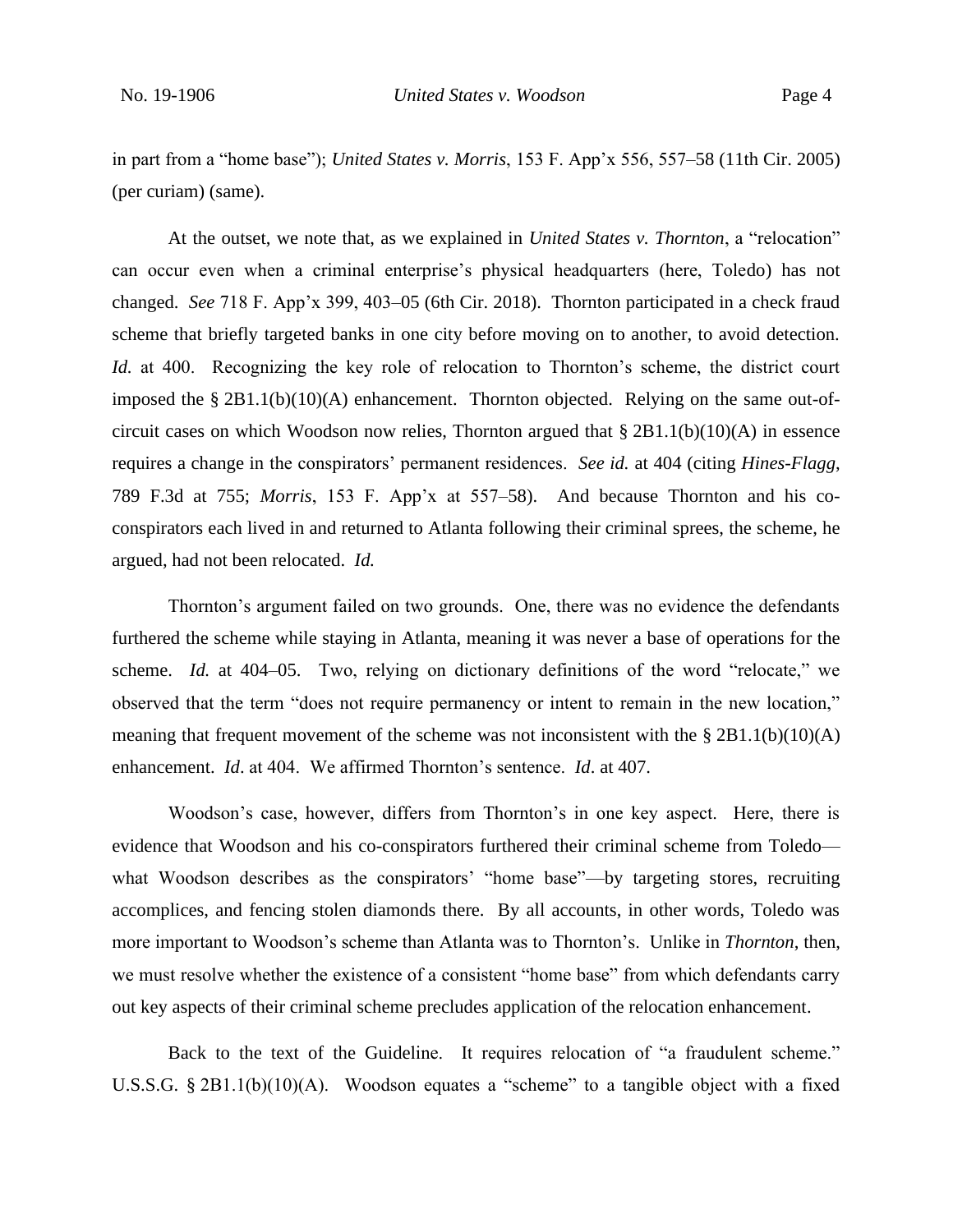location (i.e., the hub of operations). But lexical sources defining "scheme" do not back up Woodson's interpretation. Those sources refer not to hideouts or tangible tools of the criminal trade but instead to intangible plans and concerted actions between co-conspirators. *Scheme*, Merriam-Webster ("[A] plan or program of action," especially "a crafty or secret one.), https://www.merriam-webster.com/dictionary/scheme (last visited June 2, 2020); *Scheme*, Dictionary.com ("[A] plan, design, or program of action to be followed; project . . . an underhand plot; intrigue."), https://www.dictionary.com/browse/scheme (last visited June 2, 2020); *Scheme*, Black's Law Dictionary (11th ed. 2019) (**"**A systemic plan; a connected or orderly arrangement, esp. of related concepts <legislative scheme>. . . . An artful plot or plan, usu. to deceive others <a scheme to defraud creditors>.").

Nor does Woodson's argument find support when viewed through the lens of corpus linguistics, which can also play a critical role in resolving interpretive questions. *See Wilson v. Safelite Grp., Inc.*, 930 F.3d 429, 439–40 (6th Cir. 2019) (Thapar, J., concurring in part and in the judgment) (explaining the value of corpus linguistics in interpreting legal texts); Thomas R. Lee & Stephen C. Mouristen, *Judging Ordinary Meaning*, 127 Yale L.J. 788, 828–30 (2018) (same). Consistent with the dictionary sources already discussed, the Corpus of Contemporary American English, which provides insight into how the word "scheme" is used in ordinary speech, offers no examples of the word "scheme" being used to refer to a tangible thing similar to a criminal hideout. *See Scheme*, Corpus of Contemporary American English, https://www.english-corpora.org/coca/ (last visited June 2, 2020). Instead, the term is consistently used to refer to concepts, plans, and, especially, criminal enterprises such as Ponzi schemes. *See id.* For purposes of  $\S 2B1.1(b)(10)(A)$ , then, a scheme is primarily the criminal agreement between co-conspirators rather than the physical headquarters from which the enterprise operates.

We therefore decline to adopt a categorical rule that the existence of a base of operations consistently utilized by conspirators to carry out portions of their scheme, such as recruiting accomplices or fencing stolen goods, precludes application of the § 2B1.1(b)(10)(A) enhancement. Rather, "where travel to other jurisdictions" to avoid detection by law enforcement is "a key component of a fraud scheme," the enhancement applies, regardless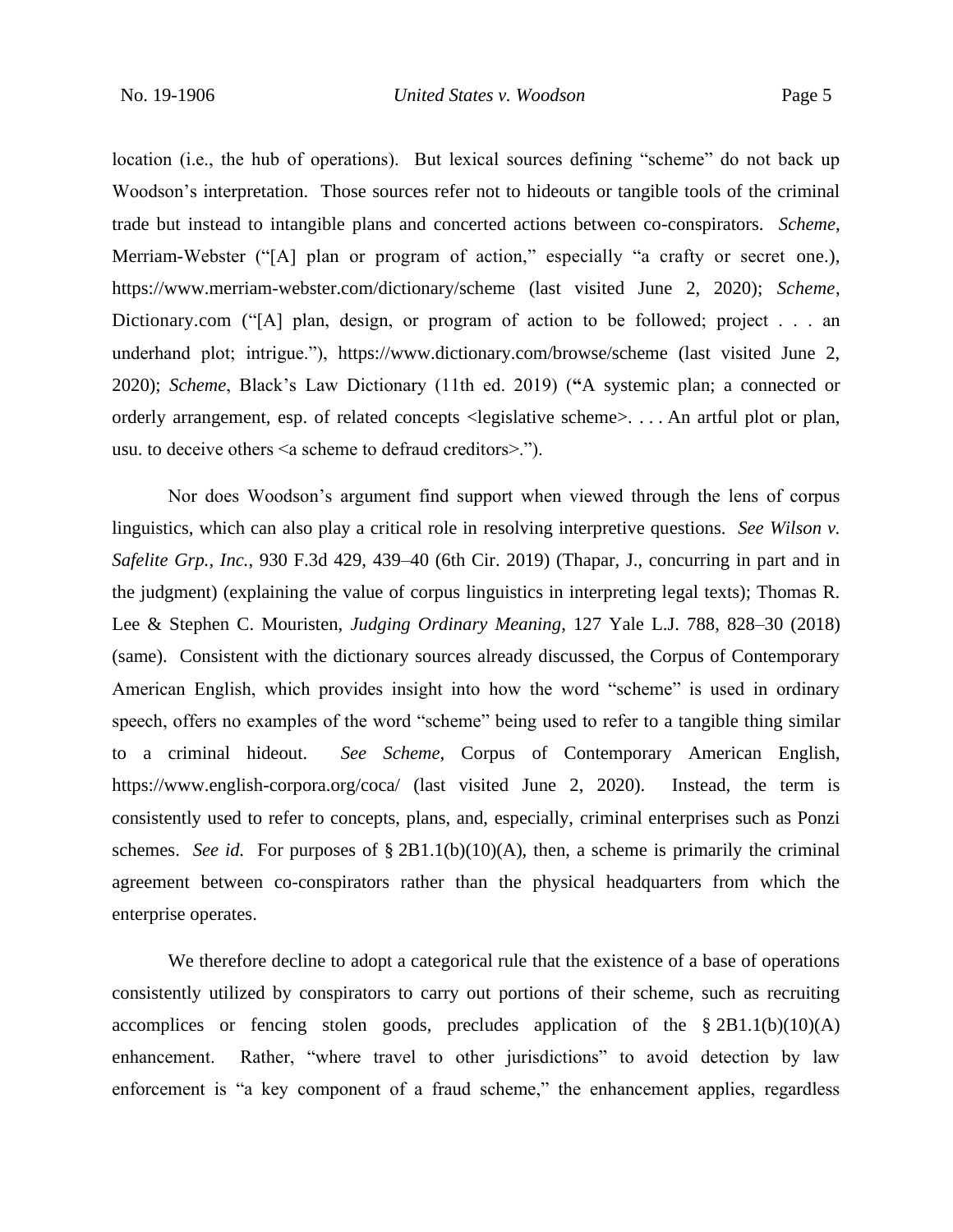whether the conspirators periodically return to a stationary hub to perform part of the scheme. *Thornton*, 718 F. App'x at 403–04.

Our holding is in accord with that of the First Circuit in *United States v. Savarese*, 686 F.3d 1, 15–16 (1st Cir. 2012). There, Savarese stole credit cards from lockers at Total Fitness facilities across the country. *Id.* at 5. Periodically, Savarese would compile and fax the stolen information back to his accomplices in Boston, who would then use the information to create fake IDs, which in turn were used along with the credit cards to obtain fraudulent cash advances. *Id.* at 5–6. The district court applied the relocation enhancement because moving from gym to gym to avoid detection was essential to Savarese's scheme, even if some of the scheme's core operations were carried out in a fixed location. *Id.* at 15–16. On appeal, Savarese argued that Boston was the scheme's effective hub, with the Total Fitness and cash advance locations serving merely as spokes. The First Circuit rejected the argument, finding that the roving parts of the fraud scheme were "at least as critical, if not more so, to the operation's success" as were the stationary parts. *Id.* at 15. The "transitory nature" of those core scheme activities "d[id] not undermine their centrality to the scheme." *Id.* Nor did "the fact that other tangential elements recurred in a convenient geographic locale." *Id*.; *see also United States v. Thung Van Huynh*, 884 F.3d 160, 167–69 (3d Cir. 2018) (imposing relocation enhancement despite defendant's argument that he always returned to California after his out-of-town trips to steal watches).

Our holding, we recognize, is at odds with the Seventh Circuit's decision in *Hines-Flagg*, the principal case upon which Woodson relies. 789 F.3d at 755–56. Hines-Flagg operated a scheme similar to Savarese's. She would manufacture fake IDs in her victims' names and then use those IDs to purchase items in stores in another jurisdiction. In distinguishing *Savarese*, the Seventh Circuit, over a dissent from Judge Flaum, emphasized the parts of the scheme that Hines-Flagg and her accomplices carried out from her home base in Detroit, playing down the fact that a key part of the scheme—purchasing the stolen goods—was deliberately carried out in another jurisdiction for the express purpose of evading detection. *Id.*; *see also Morris*, 153 F. App'x at 558 (declining to apply the relocation enhancement because "the [defendant's] out-oftown trips were meant to be temporary and that Defendant always returned to the Northern District of Georgia"); *but see Hines-Flagg*, 789 F.3d at 760 (Flaum, J., dissenting) (arguing that